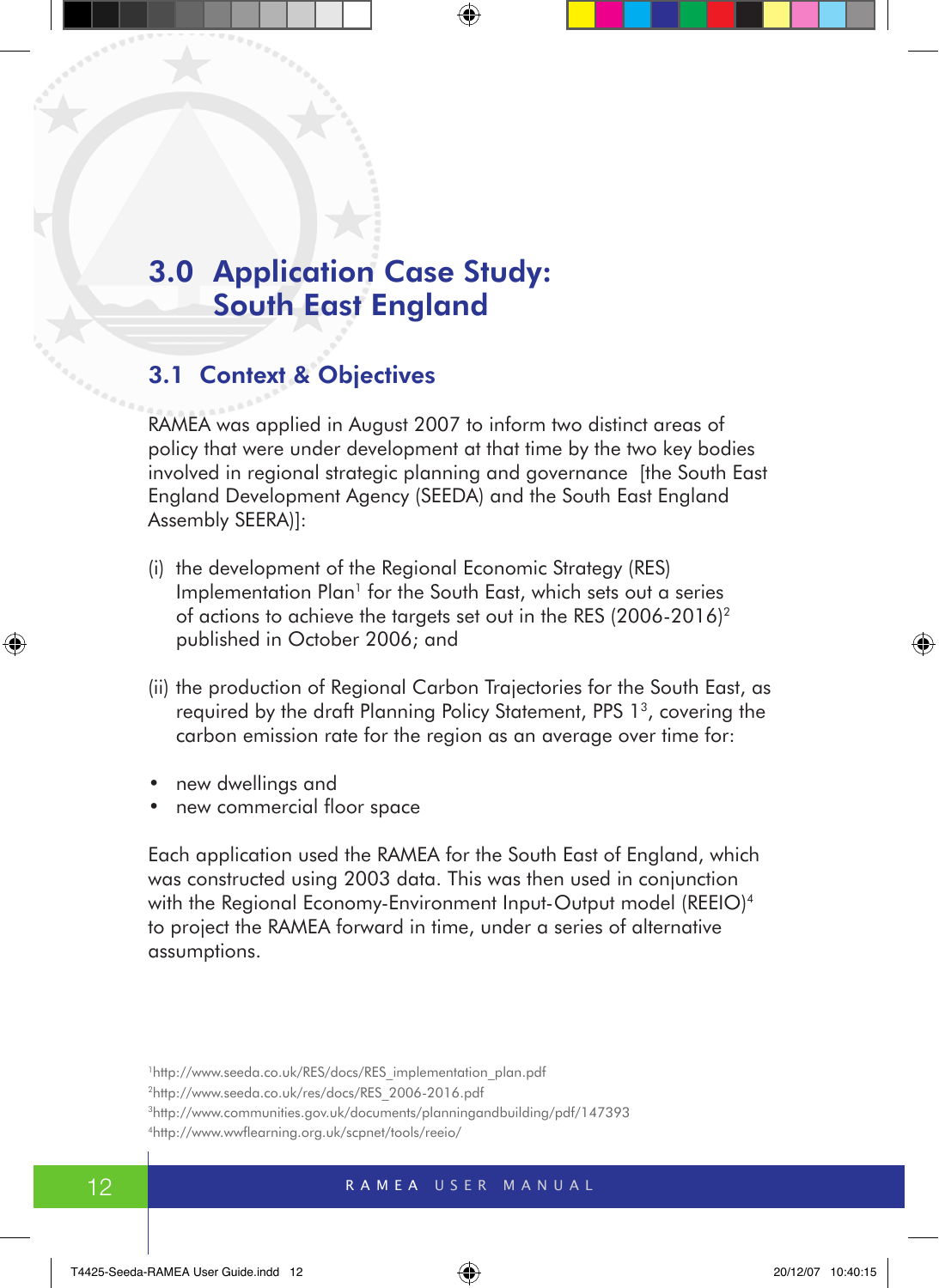# 3.2 RES Implementation Plan

#### 3.2.1 Application of RAMEA

This section summarises work around regional  $CO<sub>2</sub>$  emissions undertaken to inform the development of the RES Implementation Plan for the South East of England. In particular, the project focused on Target 11 under the RES "Sustainable Prosperity" Objective:

*"Climate Change & Energy: Reducing the region's CO2 emissions by 20% from the 2003 baseline by 2016."*

First, the 2003 RAMEA was used to identify those sectors in the region with the highest  $CO<sub>2</sub>$  emissions. A 'business as usual' projection was then forecast for the anticipated future pattern of economic growth in the South East to 2015, using REEIO, with the 2003 RAMEA as the baseline. This assumed a continuation of current trends based on historic data and the expected growth of the economy in the region. The outputs from this were then analysed to identify:

- sectors with the highest  $CO<sub>2</sub>$  emissions in 2015;
- the most emission intensive sectors in 2015;
- those sectors with the greatest increase in emissions between 2003 and 2015.

Finally, alternative scenarios were run with REEIO to identify:

- where the most significant savings could potentially be found
- the order of magnitude of energy reduction required to achieve any significant effect on the region's total emissions.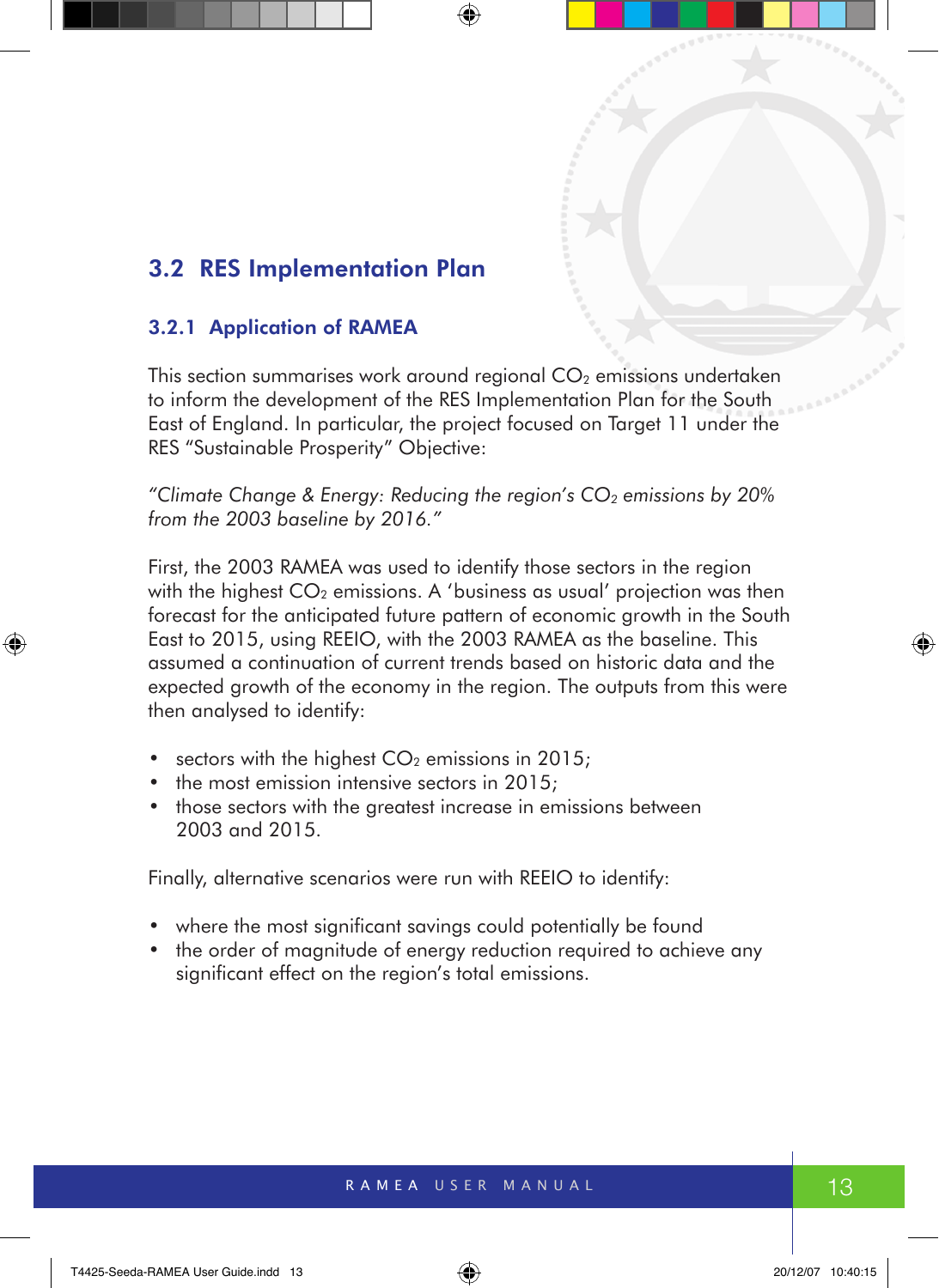#### 3.2.2 Analysis of Findings and Outputs from RAMEA

Chart 1 below presents the 2003 RAMEA breakdown of regional carbon dioxide emissions by key sector.



When compared with the same chart for 2015 from the "business-asusual" scenario in REEIO, the transport sector shows the most significant increase, growing by 40% to become 54% of the total.

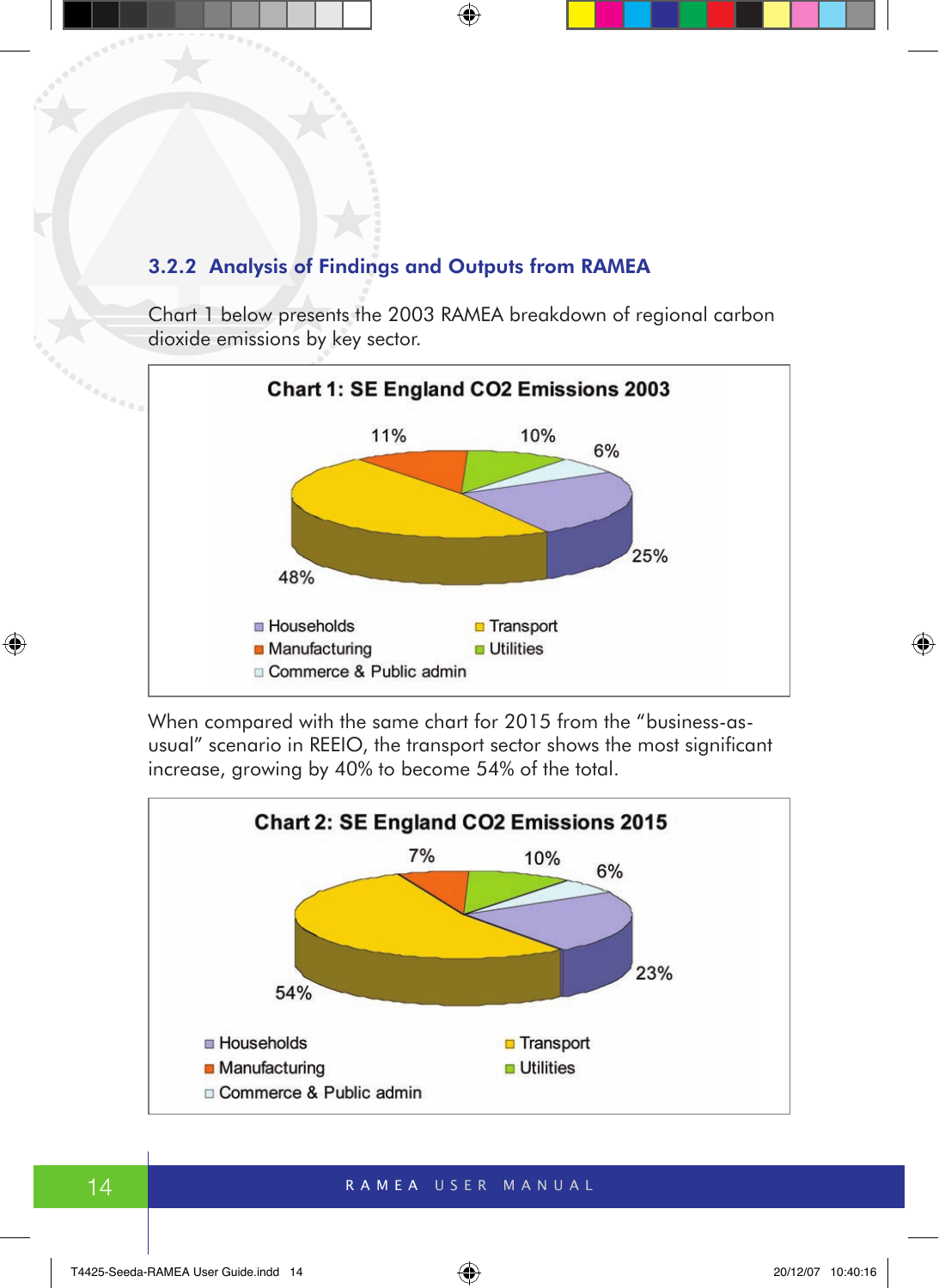With the exception of manufacturing, Chart 2 also indicates a continuing growth in the other sectors, with utilities rising by 30%, commerce and public administration by 19% and domestic emissions by 17%.

As in other regions, the overall emissions from industry are forecast to decline by 22%. This is further reinforced by a more detailed analysis of the forecast change in the manufacturing emissions, which indicates a general decline across all manufacturing sectors.

However there is one notable exception; miscellaneous manufacturing (nes), recycling (such as furniture, jewellery and sports goods), is showing a marked increase of 24% between 2003 and 2015, as indicated in Chart 3 below.

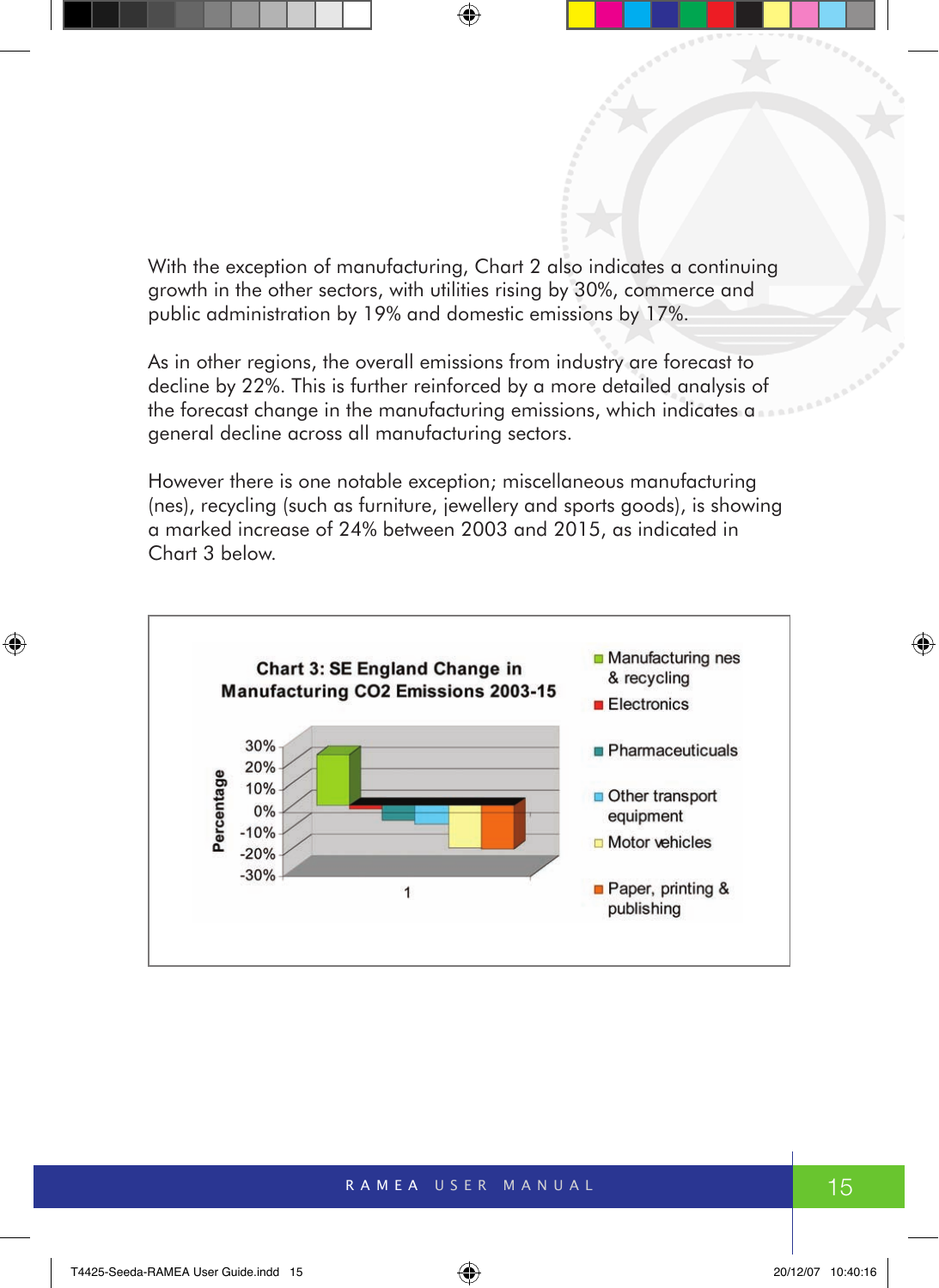This may well be influenced by the increase anticipated in recycling activity. This would indicate that it is perhaps an area worthy of further review for the RES Implementation Plan.

A further analysis was carried out for the commercial and public sector. Chart 4 shows the top six emitters in 2003, together representing 85% of the  $CO<sub>2</sub>$  emissions from this sector.



An analysis of the 'business-as-usual' scenario for 2015 shows a similar grouping in the top six, as indicated in Chart 5.

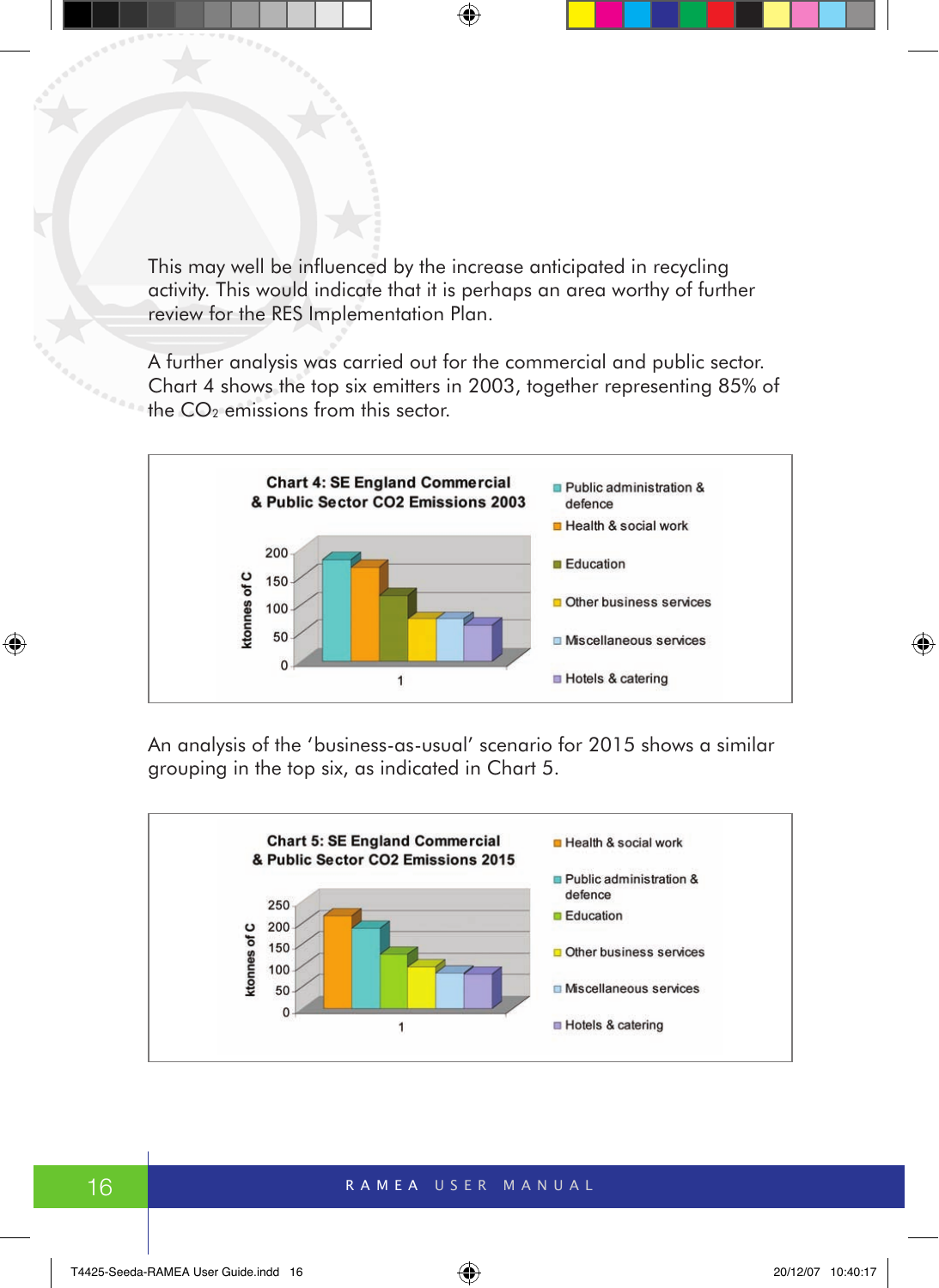Chart 6 shows those sectors likely to show the greatest increase in emissions between 2003 and 2015.



This indicates the greatest emissions growth from the computing services, communications and professional services sectors.

#### 3.2.3 Implications of Findings and Outputs

The key findings of the study are:

- (i) achieving the magnitude of savings proposed (20% by 2016) is unlikely unless the emissions from transport and domestic households are significantly reduced, however both are shown as continuing to grow significantly during this period;
- (ii) it may be possible to improve freight efficiency in the region by encouraging a reduction in the number of empty loads entering and leaving the region and through an increase in local sourcing. Further scenario modelling with REEIO could identify what degree of change would be necessary to achieve a meaningful contribution towards the overall goal of a 20% reduction;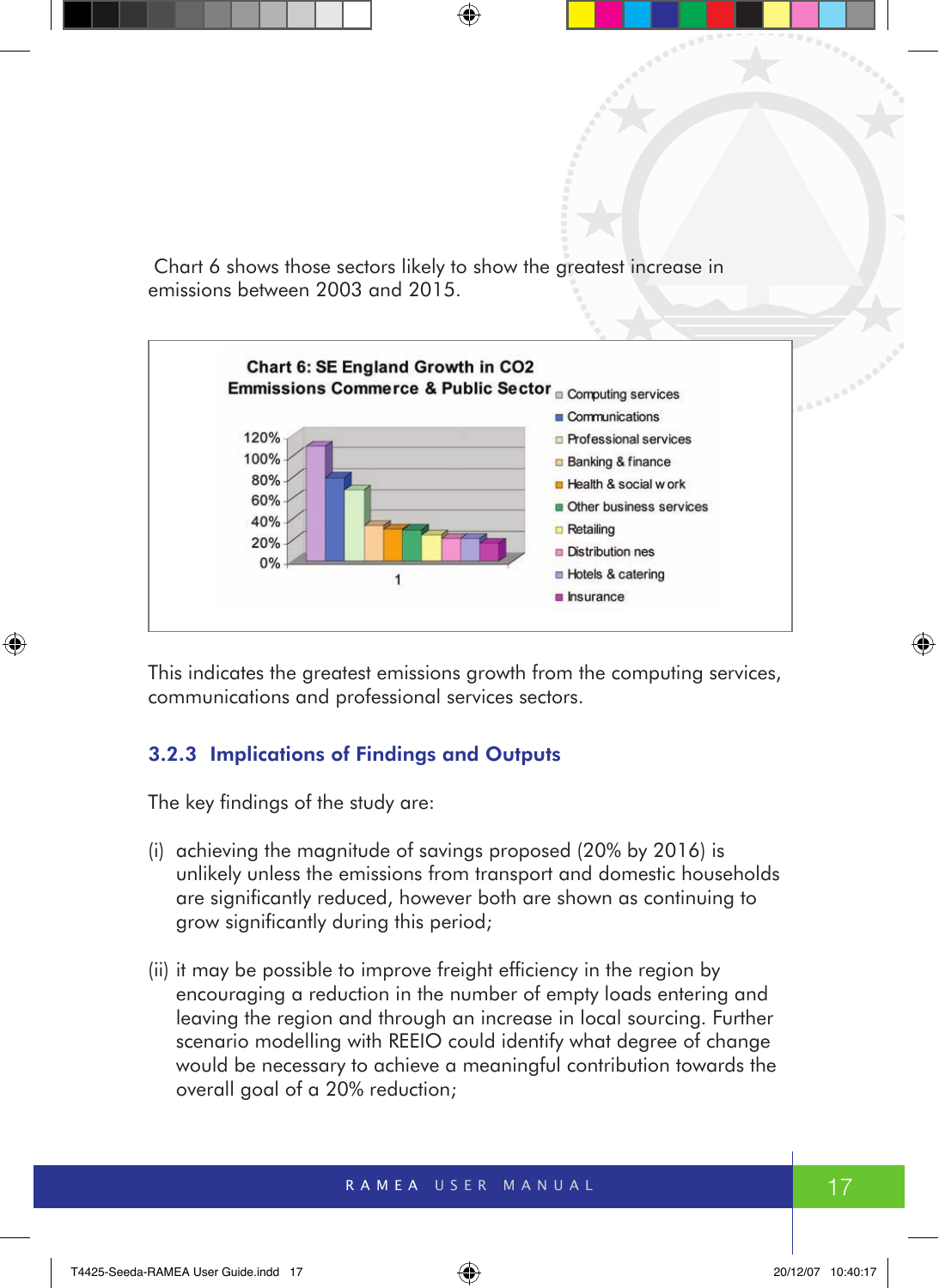- (iii) passenger transport and household emissions are less easy to address at a regional level, being heavily influenced by user behaviour on the one hand and the energy efficiency of the existing housing stock on the other. However partnership working with the Regional Assembly and local authorities could achieve some progress in this area;
- (iv) manufacturing emissions are generally in the decline, with the exception of small scale manufacture (furniture, jewellery, etc) and recycling. This sector therefore deserves some further investigation to see how this trend might be reversed, e.g. by examining the fuel used and energy intensity of plant and equipment used;
- (v) emissions in the commercial and public sector are expected to grow by almost 20%, with the top six out of fourteen sub-sectors accounting for 84% of the emissions in 2003. These include the public administration & defence, health & social work, education and hotel & catering. However increases in excess of 50% are also expected in communications, computing and professional services. Improved energy efficiency in these sectors may be able to deliver further emissions savings.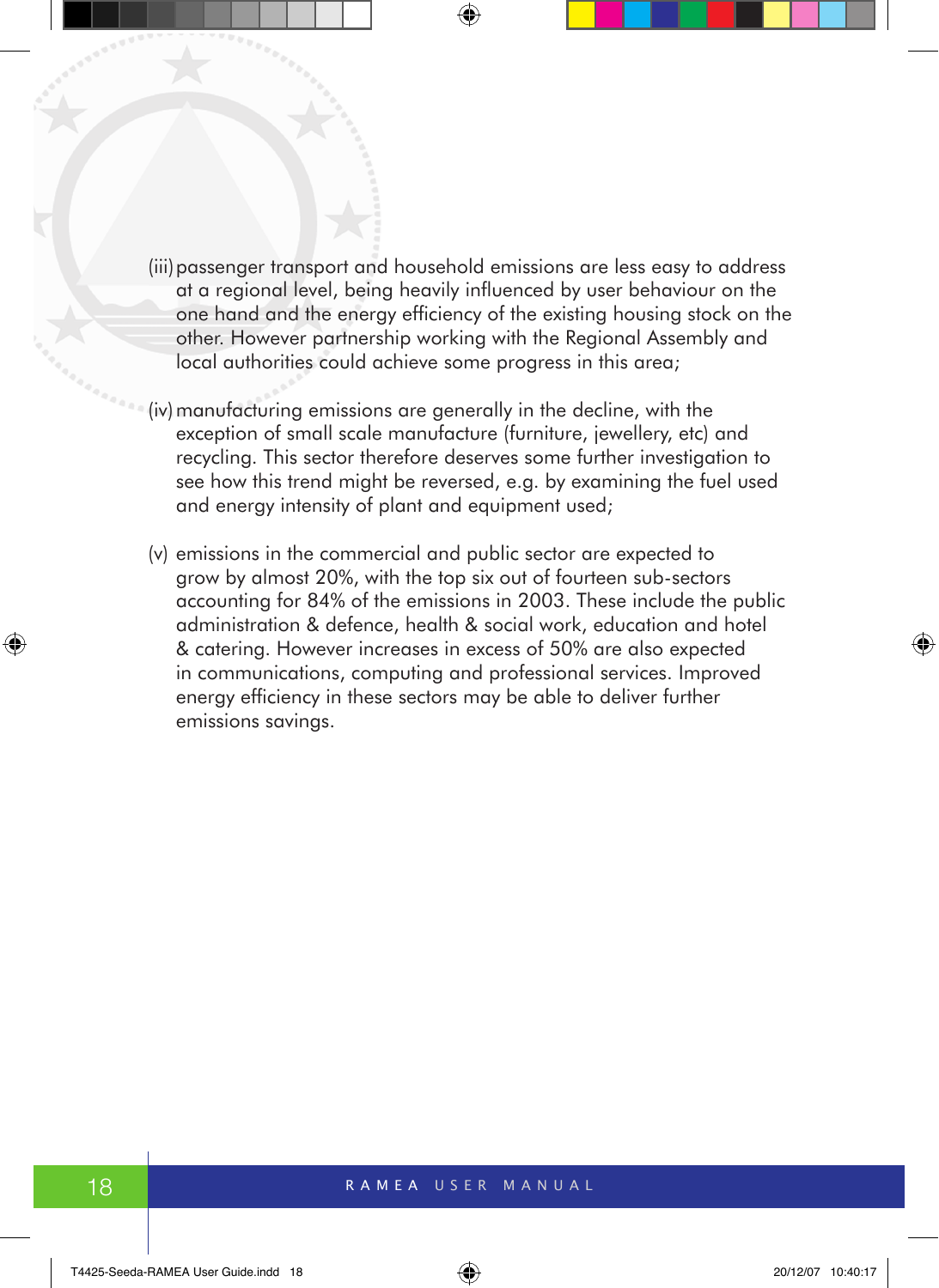#### 3.2.4 Use of the Findings from RAMEA

The findings were discussed with representatives from SEEDA, reviewing:

- the numbers and size of companies that make up the various sectors;
- the relationship between these sectors and SEEDA's key sectors;
- possible actions SEEDA might want to take to help achieve Target 11.6 through the regional Carbon Action Plan and Target 12.4 through Business Link and its providers.

The South East region is the largest (in population terms) in England and has the most successful regional economy. Compared globally with national economies, in terms of GDP, the South East region is in the top 20, just above Austria.

As such it is under considerable growth pressures, in terms of development, population and use of resources, all of which impact on the environment of the region and beyond.

It is therefore critically important for SEEDA to include environmental accounting in its strategic planning, to help develop an understanding of the environmental costs of the region's economic activity, in terms of both monitoring and assessing the sustainability of current performance.

So far SEEDA has used RAMEA to identify the economic sectors with the highest carbon dioxide emissions, including emissions intensity (emissions/GVA). This will be used as the basis for agreeing with regional partners a series of actions in the RES Implementation Plan and will also help inform the ongoing development of a regional Climate Change Action Plan.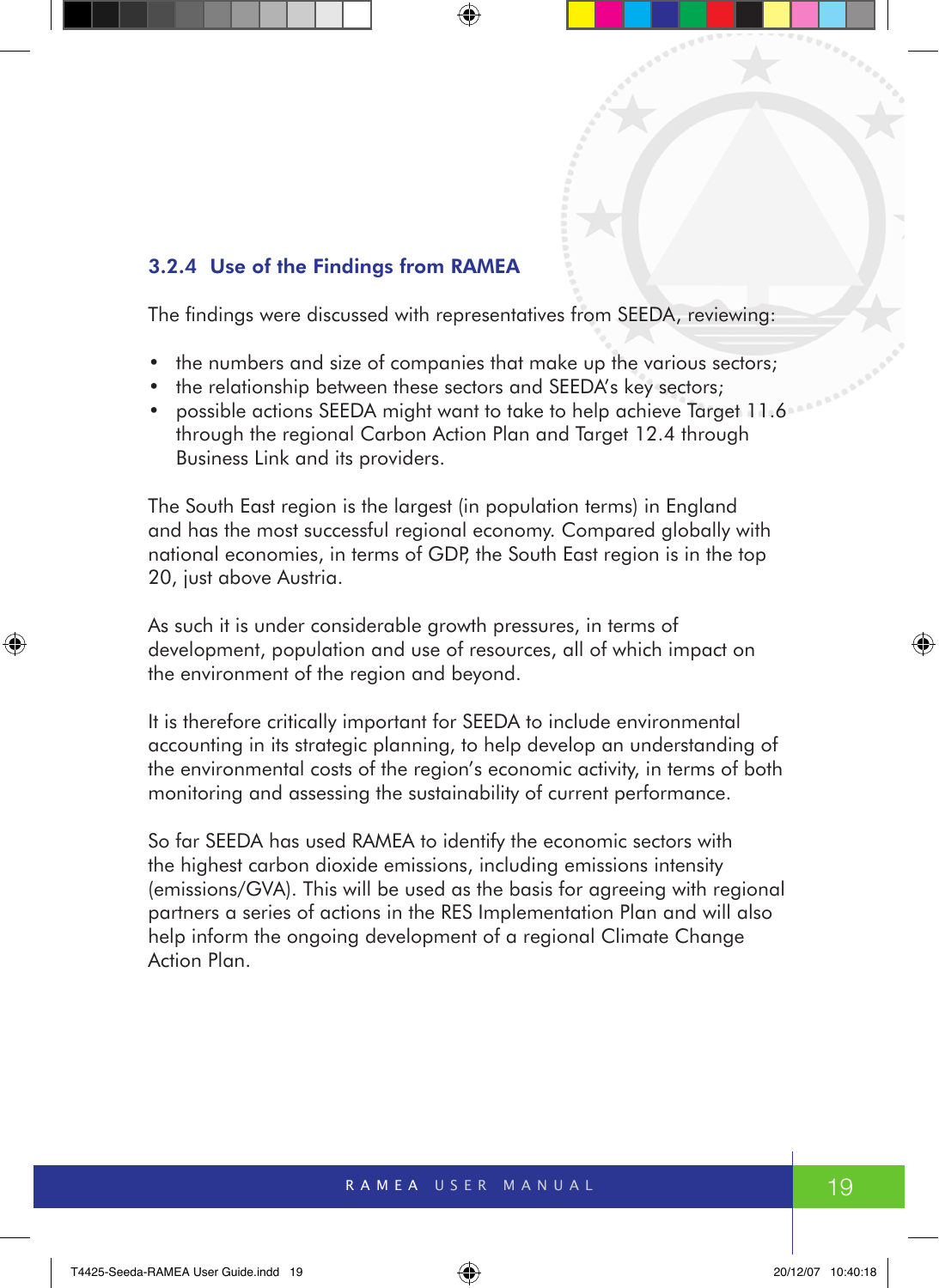## 3.3 Regional Carbon Trajectories

#### 3.3.1 Application of RAMEA

Planning policy within England is guided by Planning Policy Statements (PPS). The UK government has recently published a draft amendment to PPS 1: Delivering Sustainable Development, updating it to consider Climate Change. The PPS highlights that Regional Planning Bodies, such as the South East England Regional Assembly, should be monitoring the carbon emissions associated with their Regional Spatial Strategy (RSS) – the South East RSS is called the South East Plan.

Regional Planning Bodies need to establish a baseline from which data collection and monitoring can be carried out annually to determine the effectiveness of Climate Change mitigation policies in the RSS. The case study illustrates how RAMEA is being used to help provide this baseline.

The RAMEA baseline (2003) framework and the REEIO model were used together to gain a better understanding of the effect that changes in Building Regulations could have on household emissions of carbon dioxide associated with domestic fuel use. The projections were based on a set of stylised assumptions and forecasts, including the energy efficiency of the housing stock, rates of demolition and housing starts.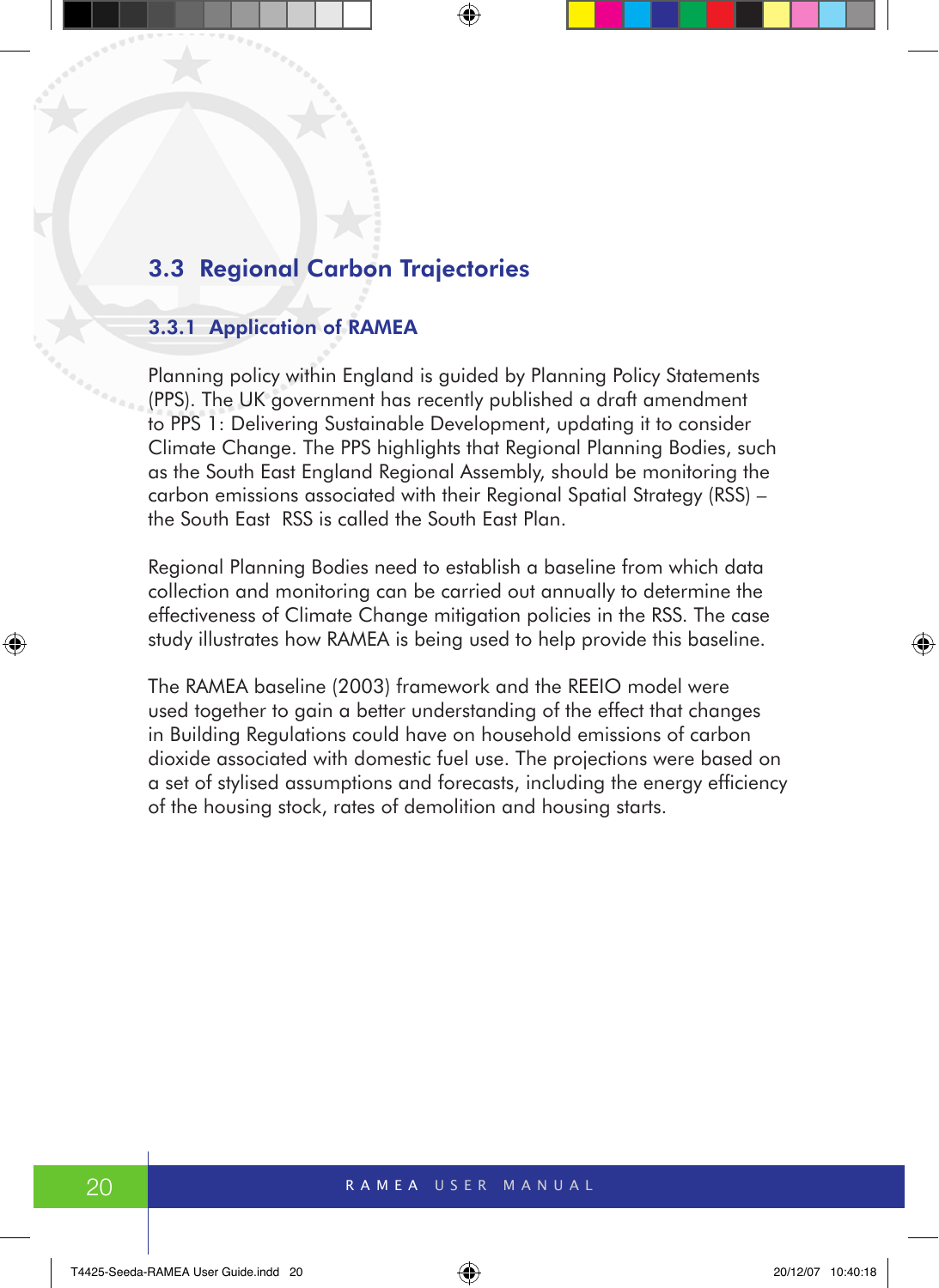It was beyond the resources available to this project to develop a detailed model of the housing stock in the South East. However, the application provides an illustration of how such models and their outputs can be utilised. The key assumptions in this application are:

- Housing is split into three types, based on their relative performance in terms of energy use for heating.
	- o 'standard' houses have the average energy-use performance of the existing housing stock in 2003
	- o houses of 'Type X' are 15% more efficient to heat than a standard house
	- o houses of 'Type Y' are 40% more efficient than standard houses over 2006-09, 55% more efficient than standard houses over 2010-12, and 65% more efficient than standard houses over 2013-15, reflecting the targets identified in the Government's report "Building a Better Future; Towards Zero Carbon Development" (Energy improvement as compared to energy use performance of standard house in 2003)
- The rates of conversion between different types are:
	- o Standard to Type X, 0.5% of the Standard housing stock pa (approx 17,000 houses pa)
	- o Standard to Type Y, 0.05% of the Standard housing stock pa (approx 1,700 houses pa)
	- o Type X to Type Y, 0.5% of the Type X housing stock (approx 500 houses pa)
- All new build houses are of Type Y
- The rate of demolition of the Standard housing stock is 0.5% pa
- • Assumptions for population, households and housing starts come from Cambridge Econometrics (CE) forecasts for the South East.

5Relative energy performance of 'upgraded' existing housing stock is based on calculations in http://www.woking.gov.uk/council/planning/planningapplications/energy/compliance.pdf. 6Relative energy performance of new build housing is based on figures in *Building a Greener Future: Towards Zero Carbon Development*, (p14) Communities and Local Government, December 2006.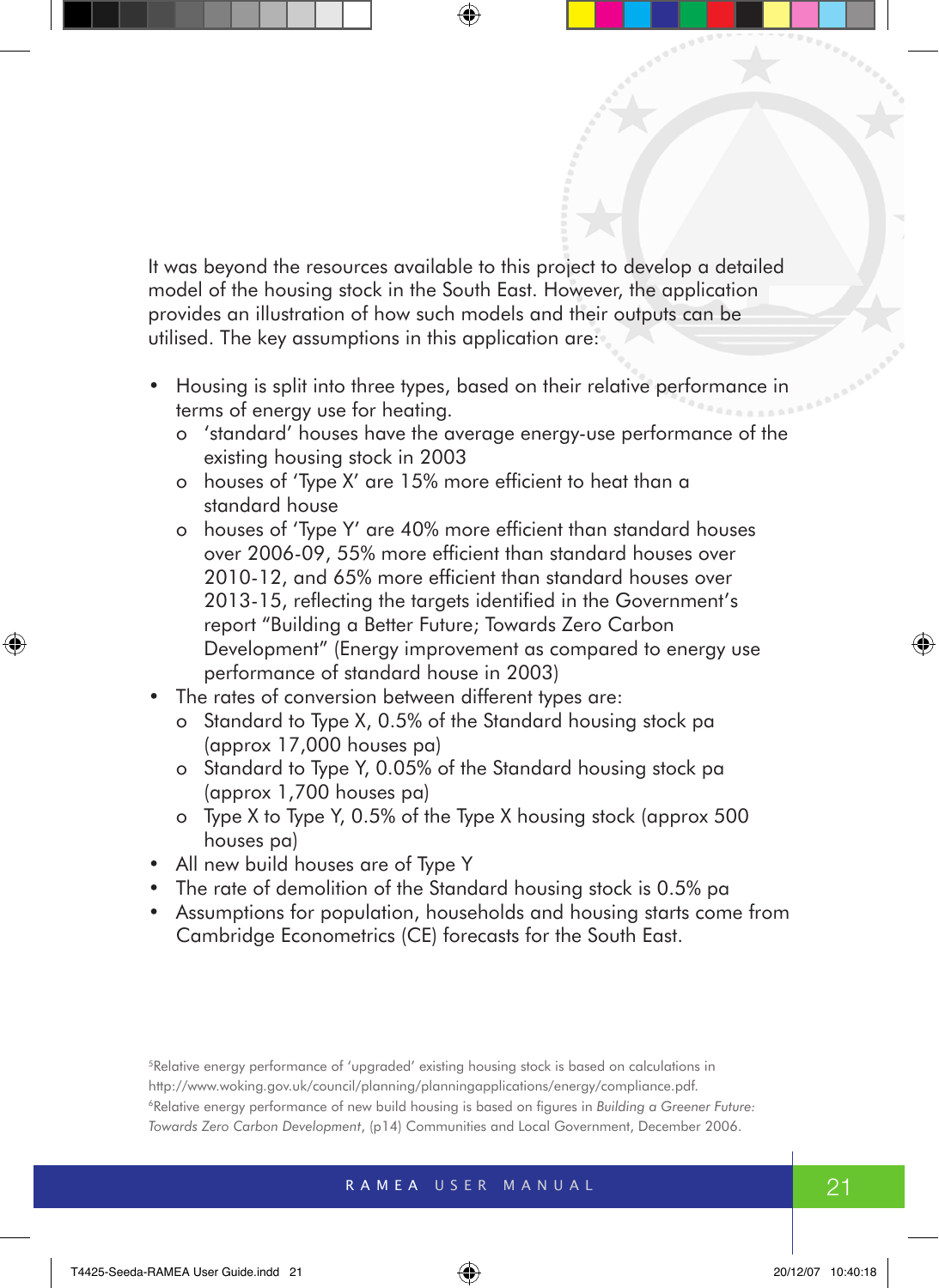These assumptions can be altered to assess the relative sensitivity of the outcome to each of the scenarios.

*Scenario 1:* no growth in per capita energy-use for heating (although average per capita incomes are projected to rise 'enabling' more people the option of improving the heat efficiency of their homes, it can also result in people increasing their 'comfort').

*Scenario 2:* reduction in per-capita energy-use for heating is assumed to be 1% pa over 2005-15. This is broadly equivalent to assuming a 10% increase in the energy efficiency of all housing over this period.

#### 3.3.2 Findings & Outputs from RAMEA

*Scenario 1:* The key findings in terms of energy demand are indicated in the table opposite and can be summarised as follows:

- energy used for heating would be 0.36 mtoe (8%) lower than is projected in the baseline by 2015
- overall energy use by households would be reduced by 4.8% by 2015
- the rate of increase of domestic energy use would be reduced to 0.8% pa, from 1.2% pa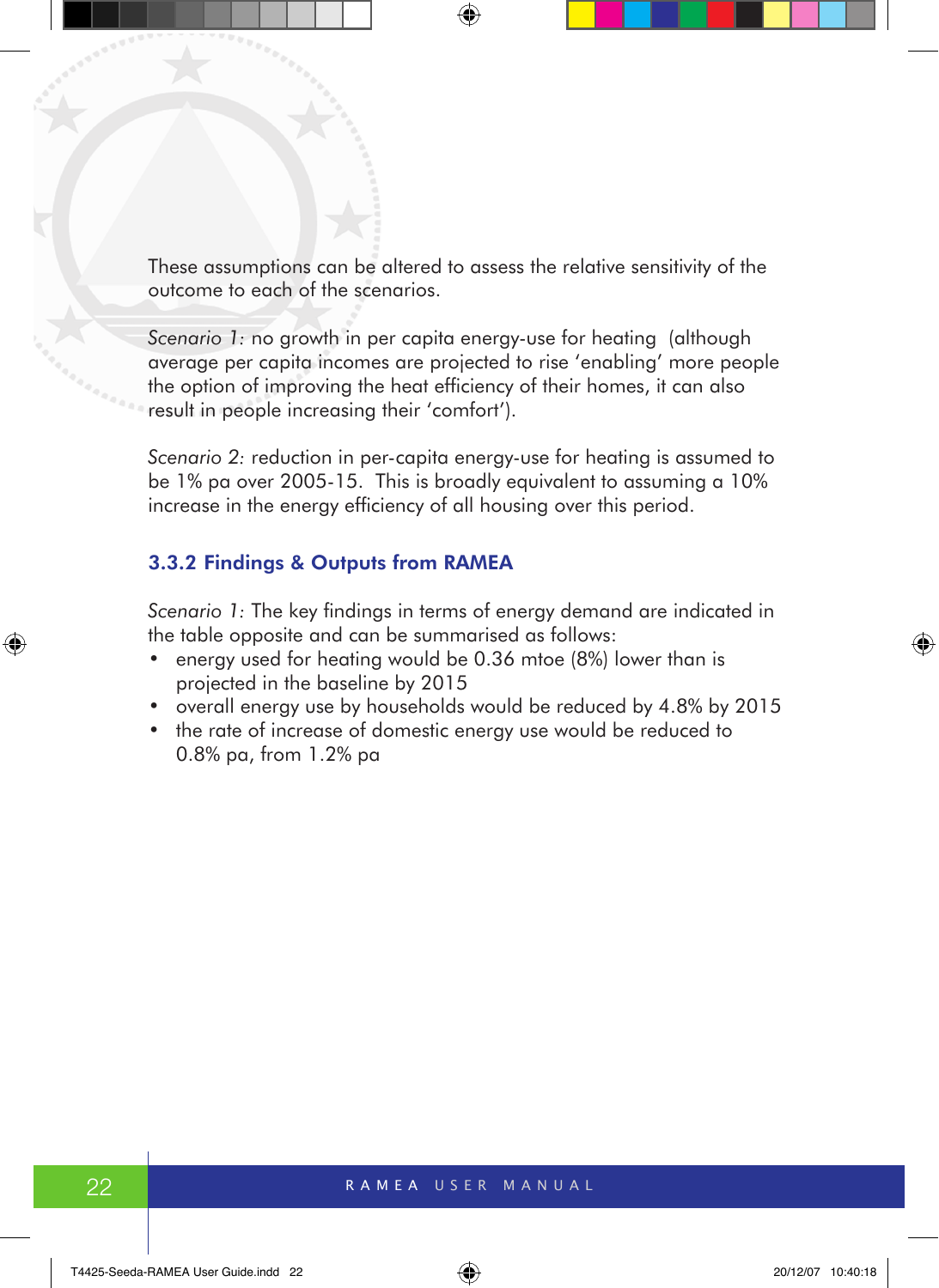#### SUMMARY OF DOMESTIC Energy Demand IN THE SOUTH EAST – SCENARIO 1

|                                 | 2003 | 2010    | 2015      | 2003-15 |
|---------------------------------|------|---------|-----------|---------|
| <b>Baseline</b>                 |      |         | mtoe      | $%$ pa  |
| Energy used for heating         | 4.30 | 4.45    | 4.54      | 0.5     |
| Other energy use                | 2.22 | 2.62    | 2.98      | 2.5     |
| Total                           | 6.52 | 7.07    | 7.52      | 1.2     |
| <b>Scenario</b>                 |      |         | mtoe      | $%$ pa  |
| Energy used for heating         | 4.30 | 4.28    | 4.18      | $-0.2$  |
| Other energy use                | 2.22 | 2.62    | 2.98      | 2.5     |
| Total                           | 6.52 | 6.90    | 7.16      | 0.8     |
| <b>Scenario differences</b>     |      |         |           |         |
| from base                       |      |         | mtoe      |         |
| Energy used for heating         | 0.00 | $-0.17$ | $-0.36$   |         |
| Other energy use                | 0.00 | 0.00    | 0.00      |         |
| Total                           | 0.00 | $-0.17$ | $-0.36$   |         |
|                                 |      |         | % of base |         |
| Energy used for heating         | 0.00 | $-3.87$ | $-7.97$   |         |
| Other energy use                | 0.00 | 0.00    | 0.00      |         |
| Total                           | 0.00 | $-2.44$ | $-4.81$   |         |
| Source: Cambridge Econometrics. |      |         |           |         |

RAMEA USER MANUAL 23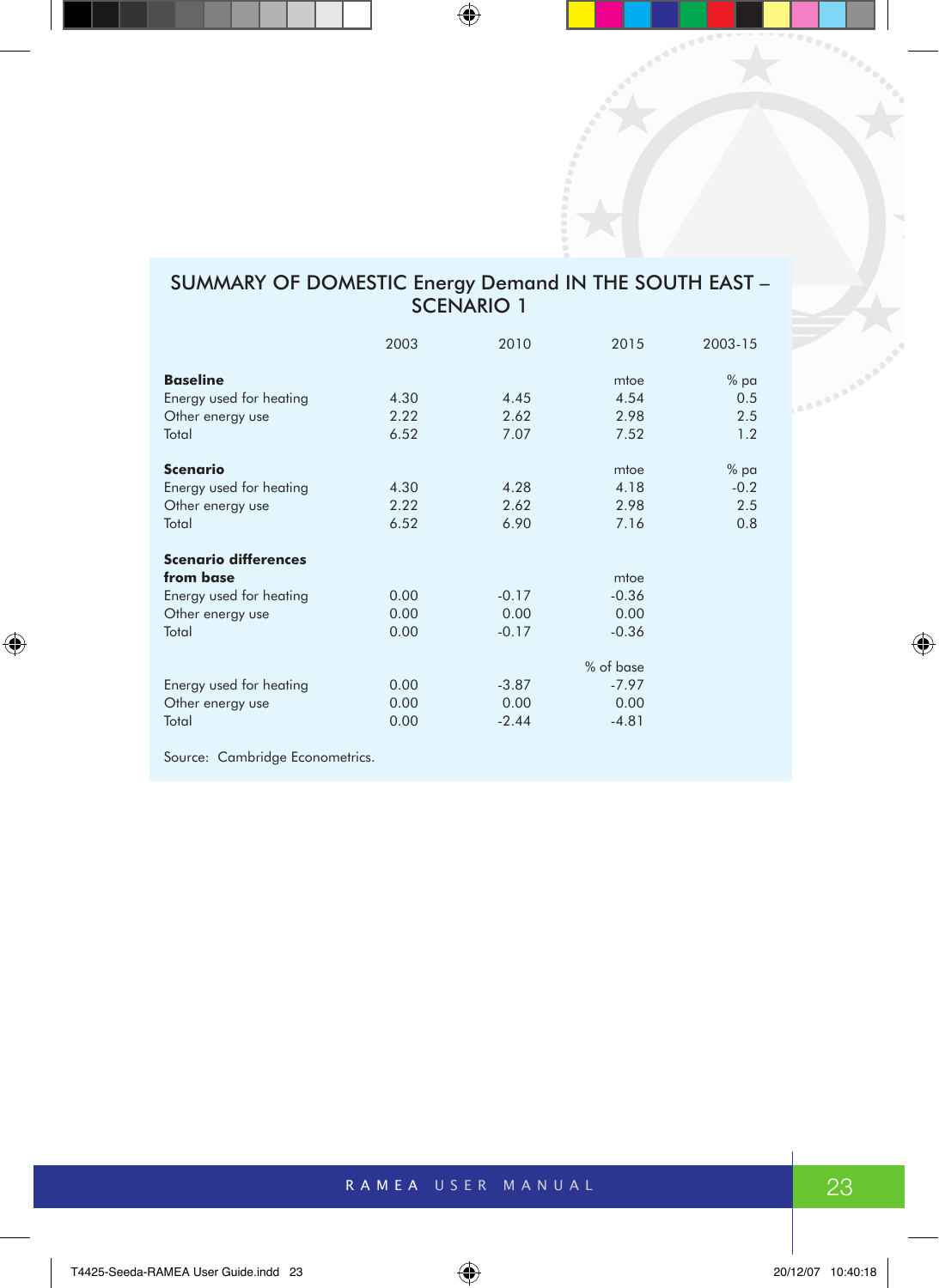The key findings in terms of  $CO<sub>2</sub>$  emissions are set out in the table below and can be summarised as follows:

•  $CO<sub>2</sub>$  emissions from domestic energy use would be reduced by 570 tonnes, or 4.4% of the baseline projection by 2015. This is equivalent to a reduction of around  $1.0\%$  in total  $CO<sub>2</sub>$  emissions in the South East by 2015. In calculating the reduction in direct  $CO<sub>2</sub>$  emissions, it has been assumed that the fuel mix of energy used for heating is the same as that for the overall use of energy from the household sector. In practice there is reason to believe that this may underestimate the use of gas (and other fuels other than electricity) and accordingly, underestimate the reduction in  $CO<sub>2</sub>$  emissions.

#### SUMMARY OF DOMESTIC CO<sub>2</sub> EMISSIONS IN THE SOUTH EAST -SCENARIO 1

|                                     | 2003     | 2010      | 2015<br>tonnes | 2003-15<br>$%$ pa |  |  |
|-------------------------------------|----------|-----------|----------------|-------------------|--|--|
| <b>Baseline</b>                     | 11193.57 | 12238.51  | 13099.57       | 1.3               |  |  |
| Scenario                            | 11193.57 | 12037.46  | 12529.83       | 0.9               |  |  |
| Scenario - difference from baseline |          |           |                |                   |  |  |
| <b>Tonnes</b>                       | 0.00     | $-201.05$ | $-569.74$      |                   |  |  |
| % of base                           | 0.00     | $-1.64$   | $-4.35$        |                   |  |  |

Source: Cambridge Econometrics.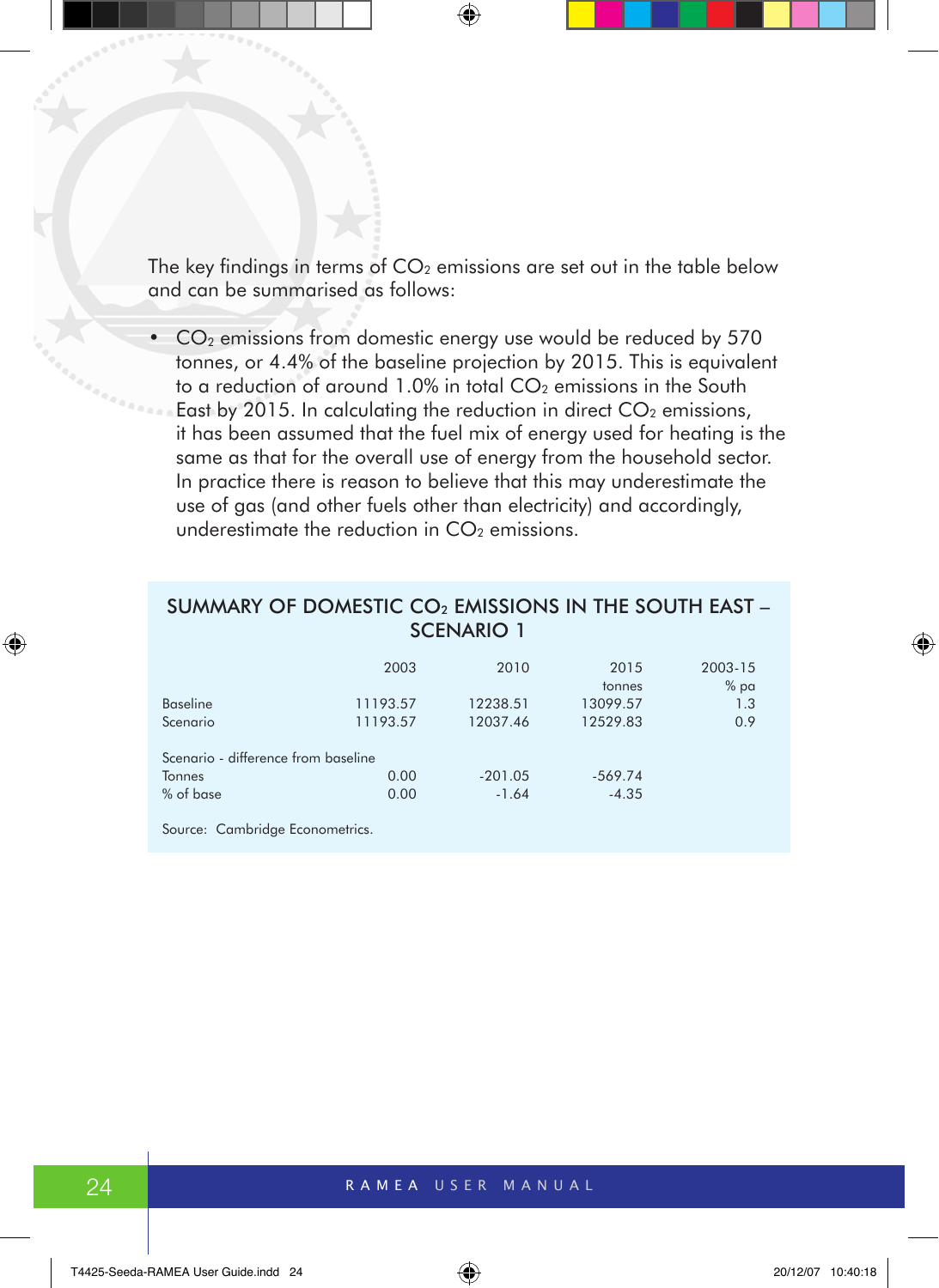#### SUMMARY OF DOMESTIC ENERGY DEMAND IN THE SOUTH EAST – SCENARIO 2

|                                     | 2003     | 2010     | 2015      | 2003-15 |
|-------------------------------------|----------|----------|-----------|---------|
| <b>Baseline</b>                     |          |          | mtoe      | $%$ pa  |
| Energy used for heating             | 4.30     | 4.45     | 4.54      | 0.5     |
| Other energy use                    | 2.22     | 2.62     | 2.98      | 2.5     |
| Total                               | 6.52     | 7.07     | 7.52      | 1.2     |
| <b>Scenario</b>                     |          |          | mtoe      | % pa    |
| Energy used for heating             | 4.30     | 4.07     | 3.78      | $-1.1$  |
| Other energy use                    | 2.22     | 2.62     | 2.98      | 2.5     |
| Total                               | 6.52     | 6.69     | 6.76      | 0.3     |
| Scenario differences from base      |          |          |           |         |
|                                     |          |          | mtoe      |         |
| Energy used for heating             | 0.00     | $-0.38$  | $-0.76$   |         |
| Other energy use                    | 0.00     | 0.00     | 0.00      |         |
| Total                               | 0.00     | $-0.38$  | $-0.76$   |         |
|                                     |          |          | % of base |         |
| Energy used for heating             | 0.00     | $-8.58$  | $-16.77$  |         |
| Other energy use                    | 0.00     | 0.00     | 0.00      |         |
| Total                               | 0.00     | $-5.40$  | $-10.13$  |         |
| <b>Baseline</b>                     | 11193.57 | 12238.51 | 13099.57  | 1.3     |
| Scenario                            | 11193.57 | 11739.86 | 11890.47  | 0.5     |
| Scenario - difference from baseline |          |          |           |         |
| <b>Tonnes</b>                       | 0.00     | 498.65   | 1209.10   |         |
| % of base                           | 0.00     | 4.07     | 9.23      |         |
| Source: Cambridge Econometrics.     |          |          |           |         |

Scenario 2: The key findings on energy demand, as shown in the table below, are:

- energy used for heating would be 0.76 mtoe (17%) lower than is projected in the baseline by 2015
- overall energy use by households would be reduced by 10% by 2015
- the rate of increase of domestic energy use would be reduced to 0.3% pa, from 1.2% pa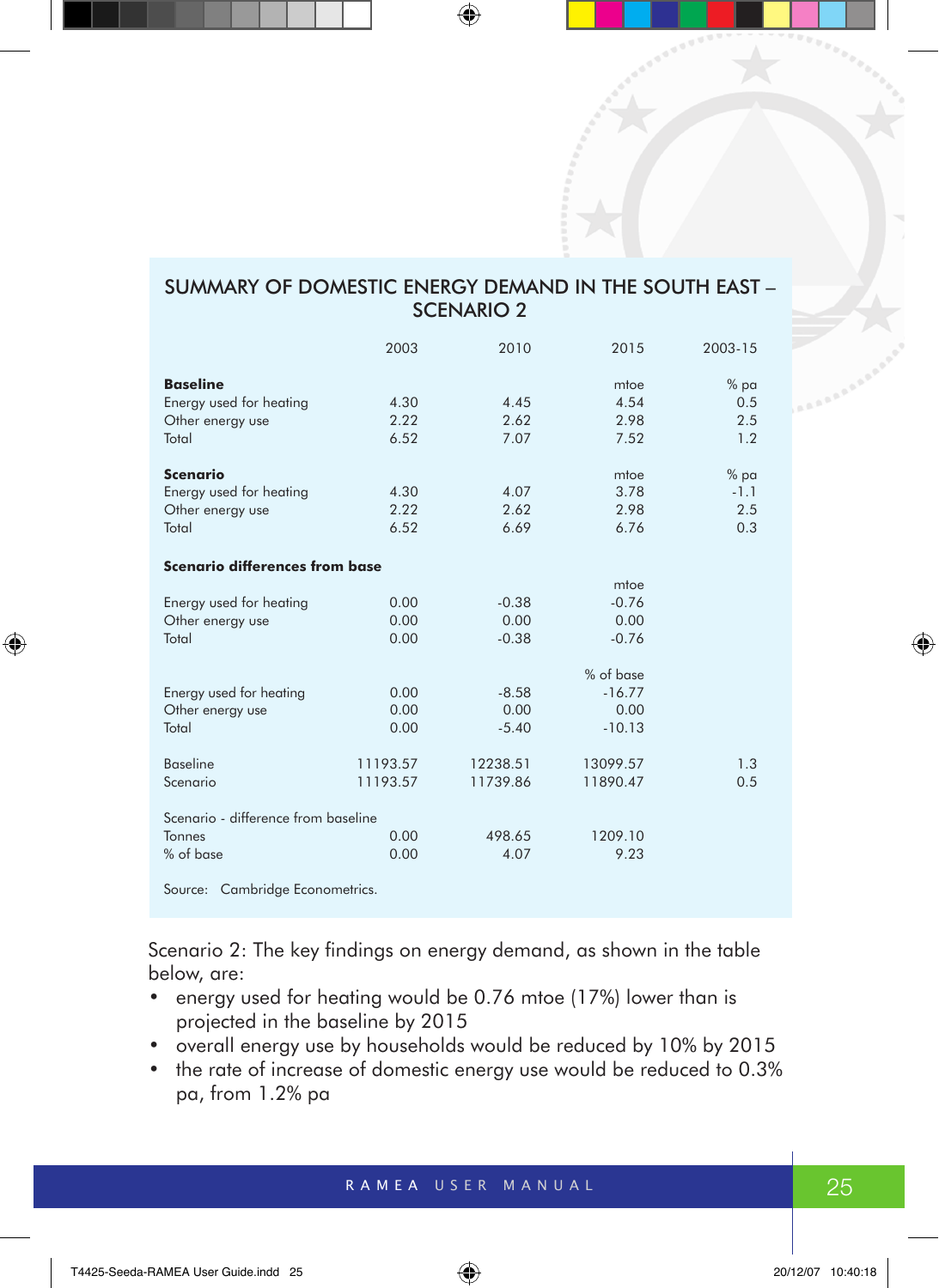For  $CO<sub>2</sub>$  emissions the key findings are:

•  $CO<sub>2</sub>$  emissions from domestic energy use would be reduced by 1,209 tonnes, or 9.2% of the baseline projection by 2015. This is equivalent to a reduction of around 2.1% in total CO<sub>2</sub> emissions of the South East by 2015.

These results are summarised in the trajectories below:

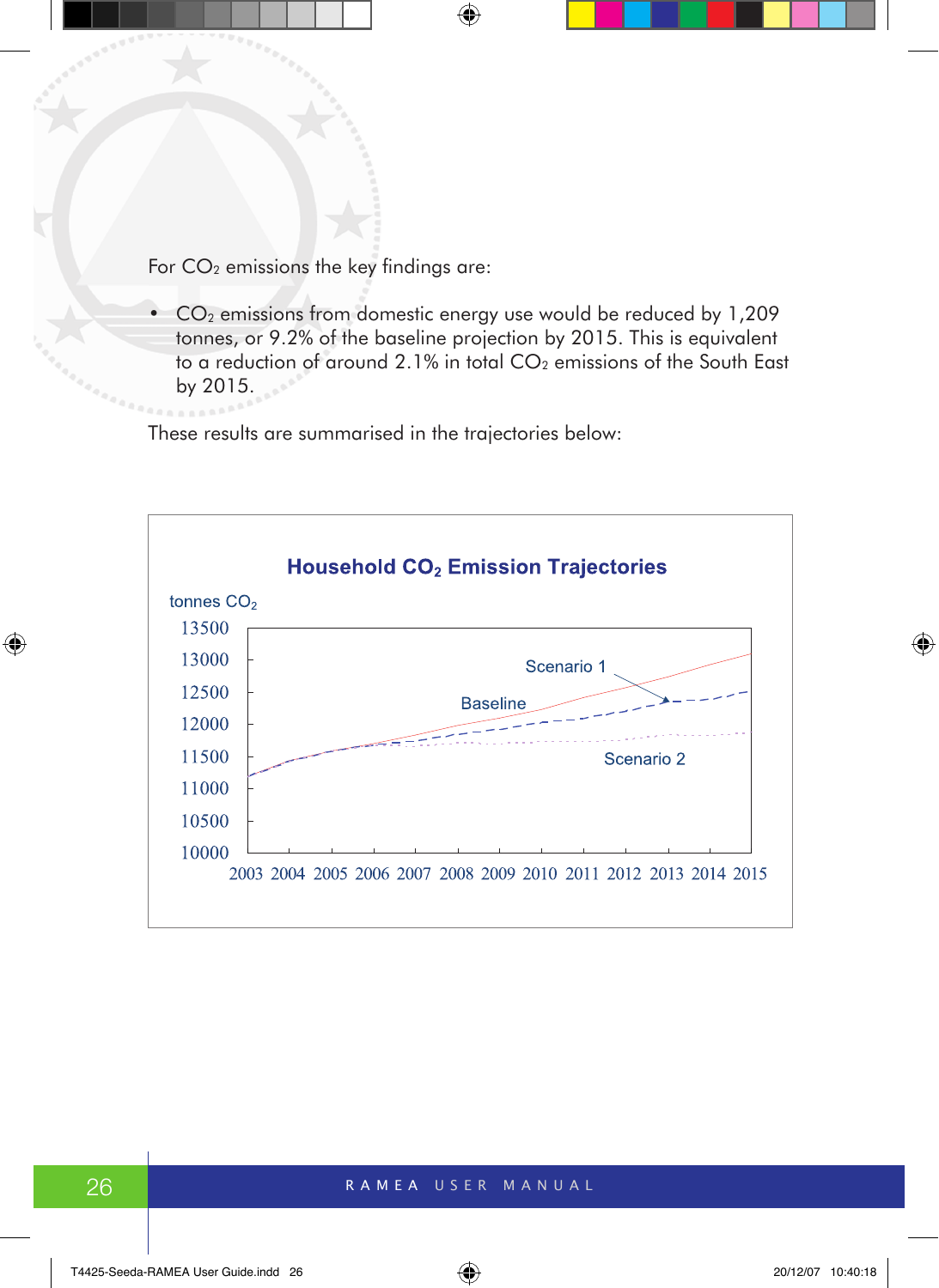#### 3.3.3 Implications of Findings and Outputs

The findings illustrate that the proposed changes to Building Regulations in isolation are likely to achieve a reduction in the regional  $CO<sub>2</sub>$  emissions of 2%. As the new housing will only form 1% of the total housing stock, in order to achieve a significant improvement in overall  $CO<sub>2</sub>$  emissions, a significant proportion of the existing housing stock will need to be improved to a higher standard of energy  $/$  CO<sub>2</sub> performance.

#### 3.3.4 Use of the RAMEA Findings

The Regional Planning Bodies in the UK are likely to be required to measure performance against the Carbon Trajectories based on the anticipated carbon performance of new residential and commercial development for each region.

RAMEA can be used to provide the baseline against which the relative carbon emissions from different spatial distributions of new development in the region can be compared. This can then be used to inform the Strategic Environmental Assessment of the RSS. The case study further illustrates how, when the baseline produced by RAMEA is combined with the modelling capabilities of REEIO, a Carbon Trajectory for residential development can be produced.

In the future it is anticipated that a baseline and the trajectory will be further developed and used to both measure the carbon emissions associated with new development and inform policies on the spatial distribution of residential development in the South East.